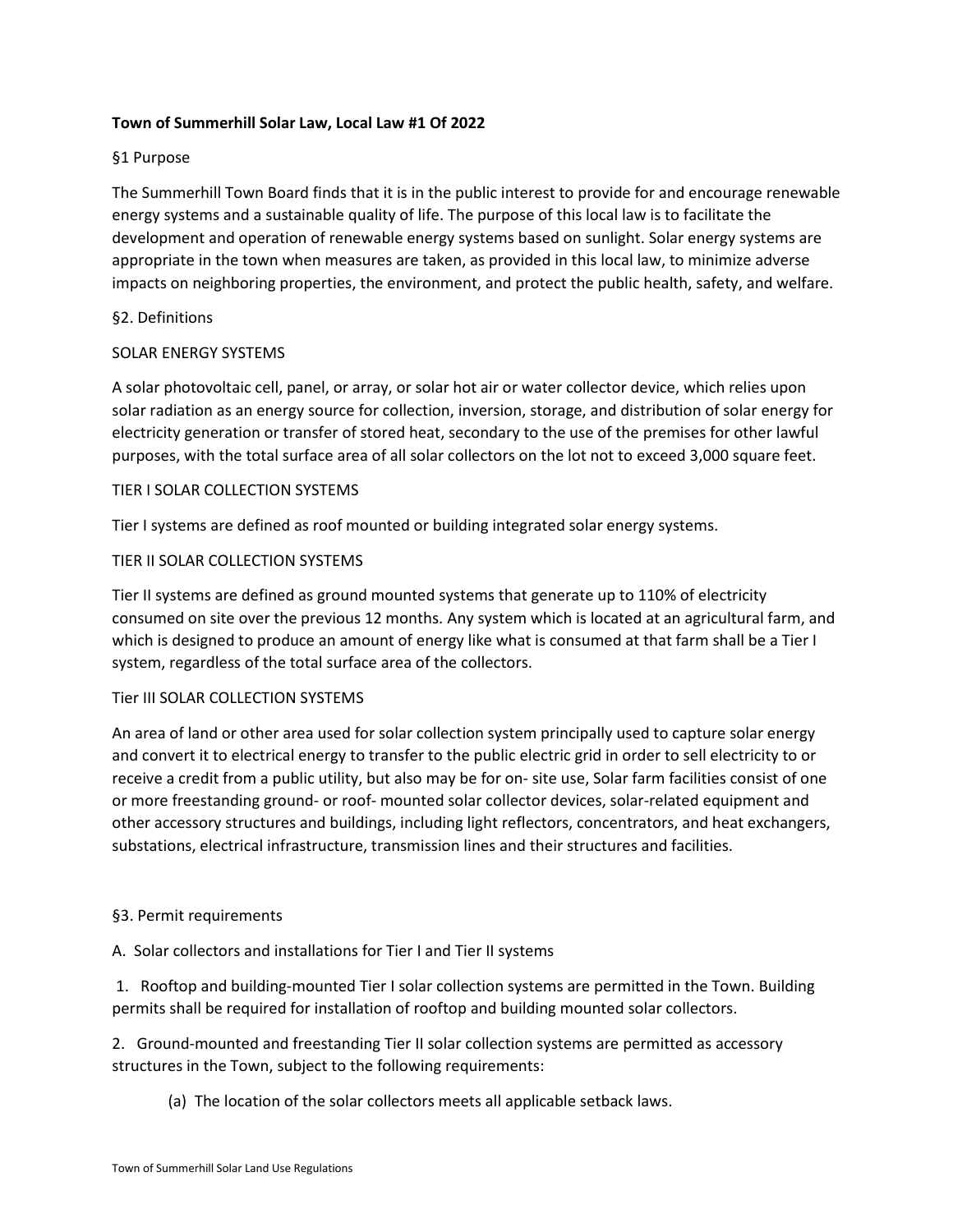(b) The total surface area of all solar collectors on the lot shall not exceed 3,000 square feet and when continued with all other buildings and structures on the lot, shall not exceed fifty percent lot coverage.

(c) A building permit has been obtained for the solar collectors.

(d) Solar collectors and other facilities shall be designed and located to prevent reflective glare toward any inhabited buildings on adjacent properties and roads.

- (e) Site plan approval is required pursuant to Town of Summerhill Site Plan Review Law for systems, except for rooftop mounted systems on single family and two-family dwellings.
- (f) All solar collector installations must be performed in accordance with applicable electrical and building codes, the manufacturer's installation instructions, arid industry standards, and prior to operational the electrical connections must be inspected by the Town Code Enforcement Officer or by an appropriate electrical inspection person or agency, as determined by the Town. In addition, any connection to the public utility grid must be inspected by the appropriate public utility.

(g) When solar storage batteries are included as part of the solar collector system, they must be placed in a secure container enclosure meeting the requirements of the New York State Building Code when in use and when no longer used shall be disposed of in accordance with the laws and regulations of Cayuga County and other applicable laws and regulations.

(h) If a solar collector ceases to perform its originally intended function for more than 12 consecutive months, the property owner shall remove the collector, mount and associated equipment and facilities no later than 90 days after the end' of the twelve-month period.

B. Solar collectors and installations for Tier III systems (solar farms)

1. No building or zoning permit shall be issued for any solar collectors and installations for Tier III Solar Collection Systems until a site plan has been reviewed by the Planning Board. After such review the Planning Board shall approve, approve with modifications, or disapprove such site plan.

2. A Tier III system or solar farm shall be constructed pursuant to local law #1, 1991 known as the Site Plan Review Law and must meet the criteria set forth below and obtain all other necessary approvals. In addition to the application any application regarding Tier III solar systems shall include detailed soil maps.

3. Areas of potential sensitivity which must be avoided:

(a) One-hundred-year flood hazard zones.

(b) Historic and/or culturally significant resources in an historic district or historic district transition zone.

(c) Within any freshwater wetland.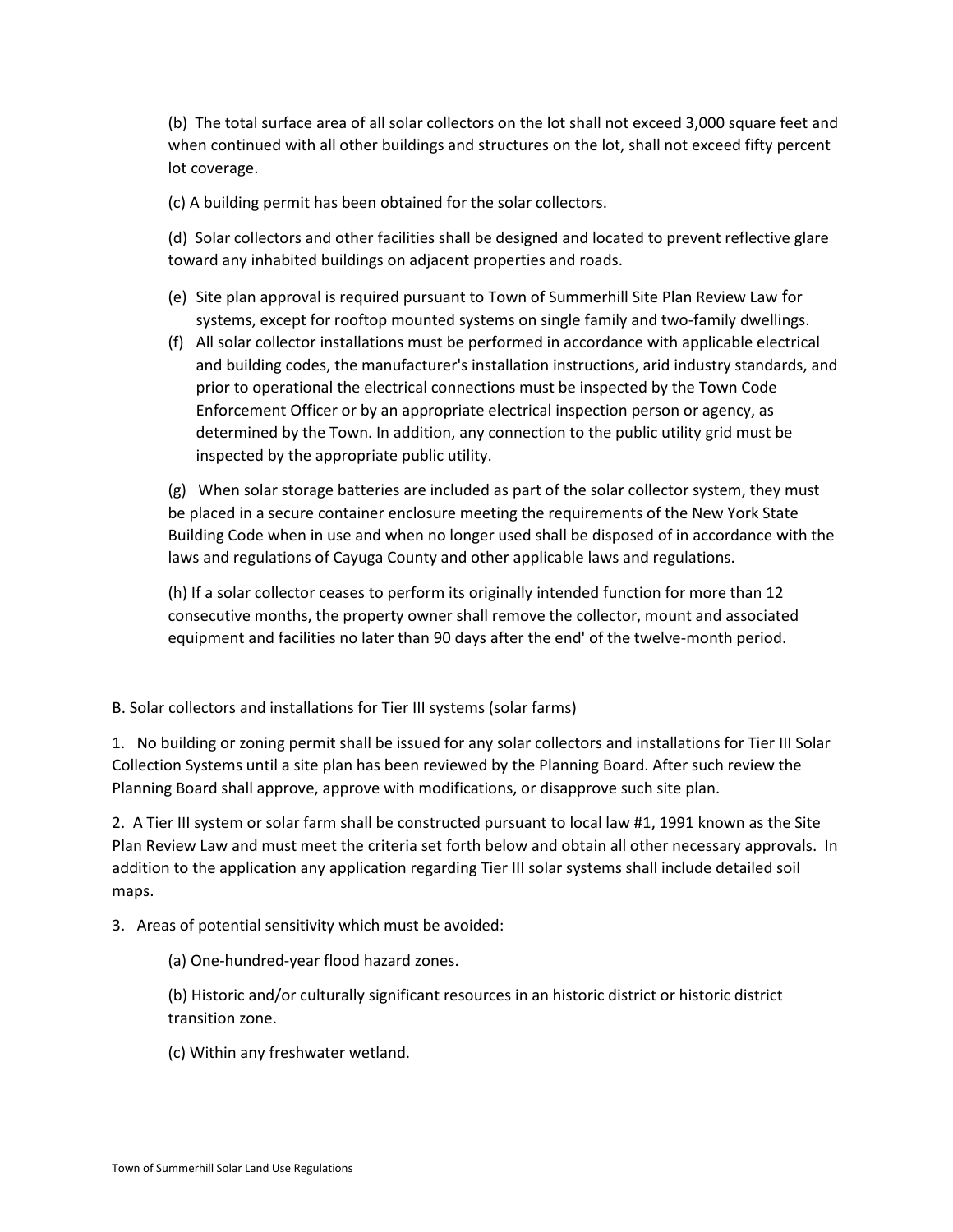(d) Within any area that is primarily, classified as prime agricultural lands, using the soil classification system adopted by the NYS Department of Agriculture and Markets. I

4. A Tier III system or solar farm will be authorized by site plan approval from the planning board subject to the following terms and conditions.

(a) The total coverage of all buildings and structures on a lot, including freestanding solar panels, shall not exceed 50%.

(b) Height and setback restrictions.

(1) The minimum setback from property lines shall be 50 feet.

(2) A landscaped buffer maybe required around all equipment and solar collectors to provide screening from adjacent residential properties and roads. A detailed maintenance plan shall be submitted.

(c) Design standards.

(1) Removal of trees and other existing vegetation should be minimized or offset with planting elsewhere on the property.

(2) Roadways within the site shall not be constructed of impervious materials and shall be designed to minimize the extent of roadways constructed and soil compaction.

(3) All on-site utility and transmission lines shall, to the extent feasible, be placed underground.

(4) Solar collectors and other facilities shall be designed and located to prevent reflective glare toward any inhabited buildings on adjacent properties and roads.

(5) All solar equipment, including any structure for batteries or storage cells, shall be enclosed by a minimum six-foot-high fence with a self-locking gate and provided with landscape screening.

(6) A solar farm to be connected to the utility grid shall provide a "proof of concept" letter/from the utility company acknowledging the solar farm will be connected to the utility grid to sell electricity to the public utility.

(d) Signs.

(1) A sign not to exceed eight square feet shall be displayed on or near the main access point and shall list the facility name, owner, and phone number. Signs shall be placed every 50' around fencing.

(2) A clearly visible warning sign concerning voltage must be placed at the base of all pad-mounted transformers and substations.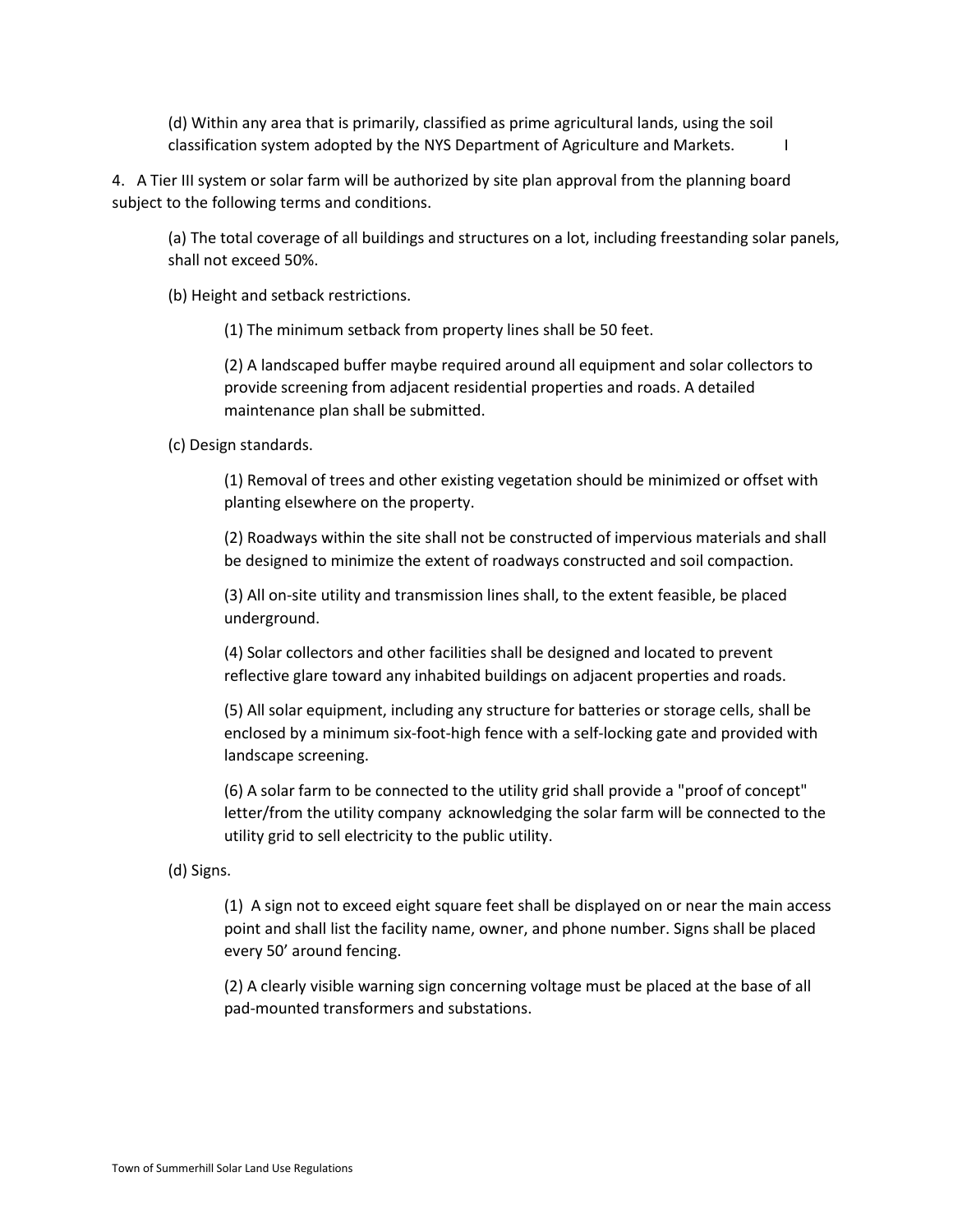#### (e) Abandonment.

(1) All applications for a solar farm shall be accompanied by a decommissioning plan to be implemented upon abandonment, or cessation of activity, or in conjunction with removal of the facility, prior to issuance of a building permit.

(2) If the applicant begins but does not complete construction of the project within 18 months after receiving final site plan approval, this may be deemed abandonment of the project and require implementation of the decommissioning plan to the extent applicable.

(3) The decommissioning plan must ensure the site will be restored to a useful, nonhazardous condition without delay; including, but not limited to, the following:

[I] Removal of aboveground and below-ground equipment, structures, and foundations.

[2]. Restoration of the surface grade and soil after removal of equipment.

[3] Revegetation of restored soil areas with native seed mixes, excluding any invasive species.

[4] The plan shall include a time frame for the completion of site restoration work.

(4) In the event the facility is not completed and functioning within 18 months of the issuance of the final site plan approval, the Town may notify the operator and/or the owner to complete construction and installation of the facility within 180 days. If the owner and/or operator fails to perform, the Town may notify the owner and/or operator to implement the decommissioning plan. The decommissioning plan must be completed within 180 days of notification by the Town.

(5) Upon cessation of activity of a constructed facility for a period of one year, the Town may notify the owner and/or operator of the facility to implement the decommissioning plan. Within 180 days of notice being served, the owner and/or operator can either restore operation equal to 80% of approved capacity or implement the decommissioning plan.

(6) If the owner and/or operator fails to fully implement the decommissioning plan within the one-hundred-eighty-day time, the Town may, at its discretion, provide for the restoration of the site in accordance with the decommissioning, plan and may recover all expenses incurred for such activities from the defaulted owner and/or operator. The cost incurred by the Town shall be assessed against the property, shall become a lien and tax upon the property, and shall be enforced and collected with interest by the same officer and in the same manner as other taxes.